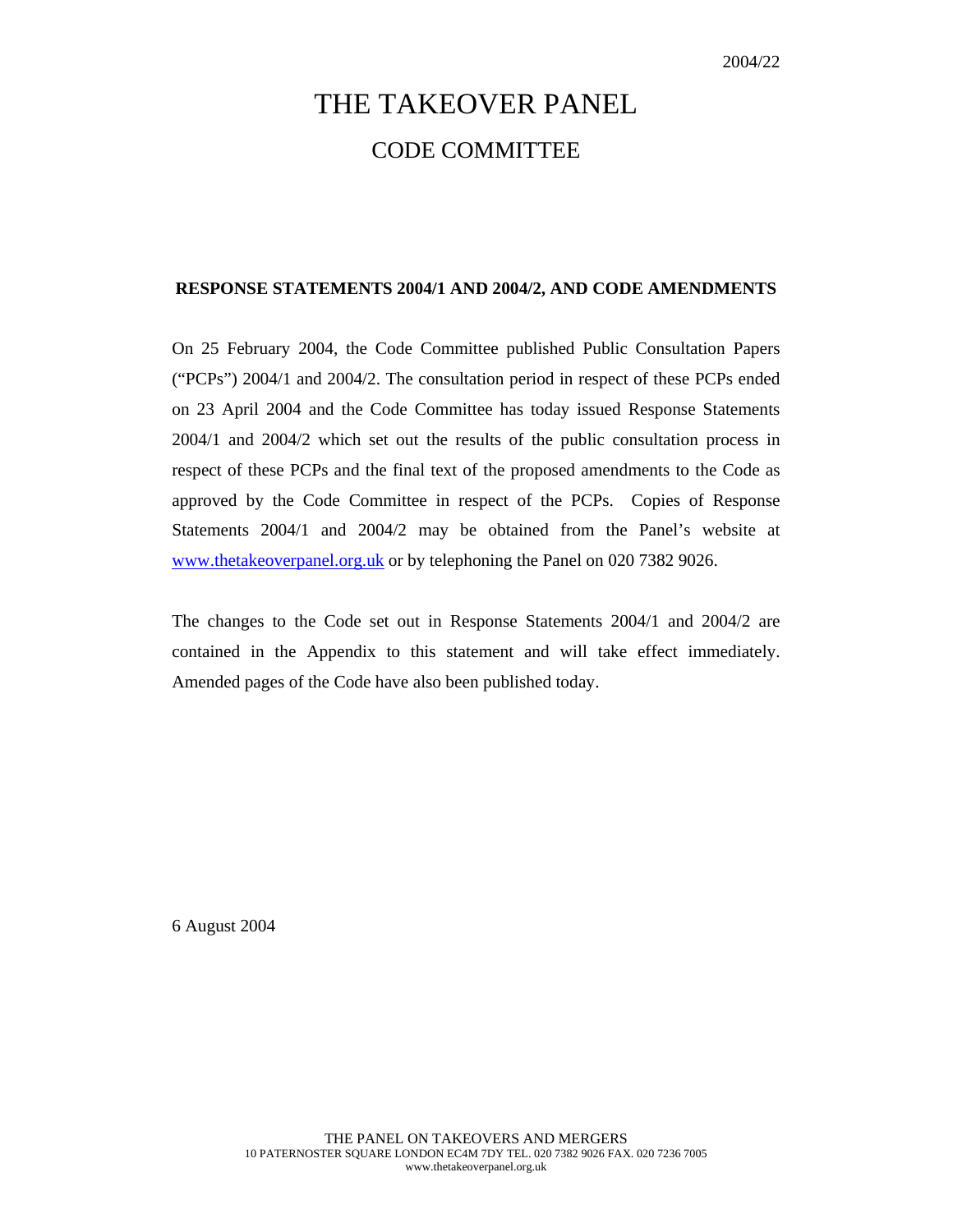#### **APPENDIX**

## **2.4 THE ANNOUNCEMENT OF A POSSIBLE OFFER**

**(a) Except in the case of a mandatory offer under Rule 9, until a firm intention to make an offer has been notified, a brief announcement that talks are taking place (there is no requirement to name the potential offeror in such an announcement) or that a potential offeror is considering making an offer will normally satisfy the obligations under this Rule. In most cases where such an announcement is made to a stock exchange outside the United Kingdom on which any relevant securities are listed or traded, a summary of the provisions of Rule 8.3 should be given.** 

**(b) At any time following the announcement of a possible offer (provided the potential offeror has been publicly named), the offeree company may request that the Panel impose a time limit for the potential offeror to clarify its intentions with regard to the offeree company. If a time limit for clarification is imposed by the Panel, the potential offeror must, before the expiry of the time limit, announce either a firm intention to make an offer for the offeree company in accordance with Rule 2.5 or that it does not intend to make an offer for the offeree company, in which case the announcement will be treated as a statement to which Rule 2.8 applies.** 

**(c) (i) Until a firm intention to make an offer has been notified, the Panel must be consulted in advance if any person making an announcement under Rule 2.4(a) proposes to make a statement in relation to the terms on which an offer might be made for the offeree company.** 

**(ii) Except with the consent of the Panel, if any such statement is included in an announcement by a potential offeror or is made by or on behalf of a potential offeror, its directors, officials or advisers and not immediately withdrawn if incorrect, the potential offeror will be bound by the statement if an offer for the offeree company is subsequently made, unless it reserved the right not to be so bound at the time the statement was made.** 

**(iii) Where the statement concerned relates to the price of a possible offer (or a particular exchange ratio in the case of a proposed securities exchange offer), except with the consent of the Panel, the potential offeror will not be allowed subsequently to make an offer for the offeree company at a lower value (taking the value of any securities concerned at the date of announcement of the firm intention to make the offer), unless there has occurred an event which the potential offeror specified in the statement as an event which would enable it to be set aside.**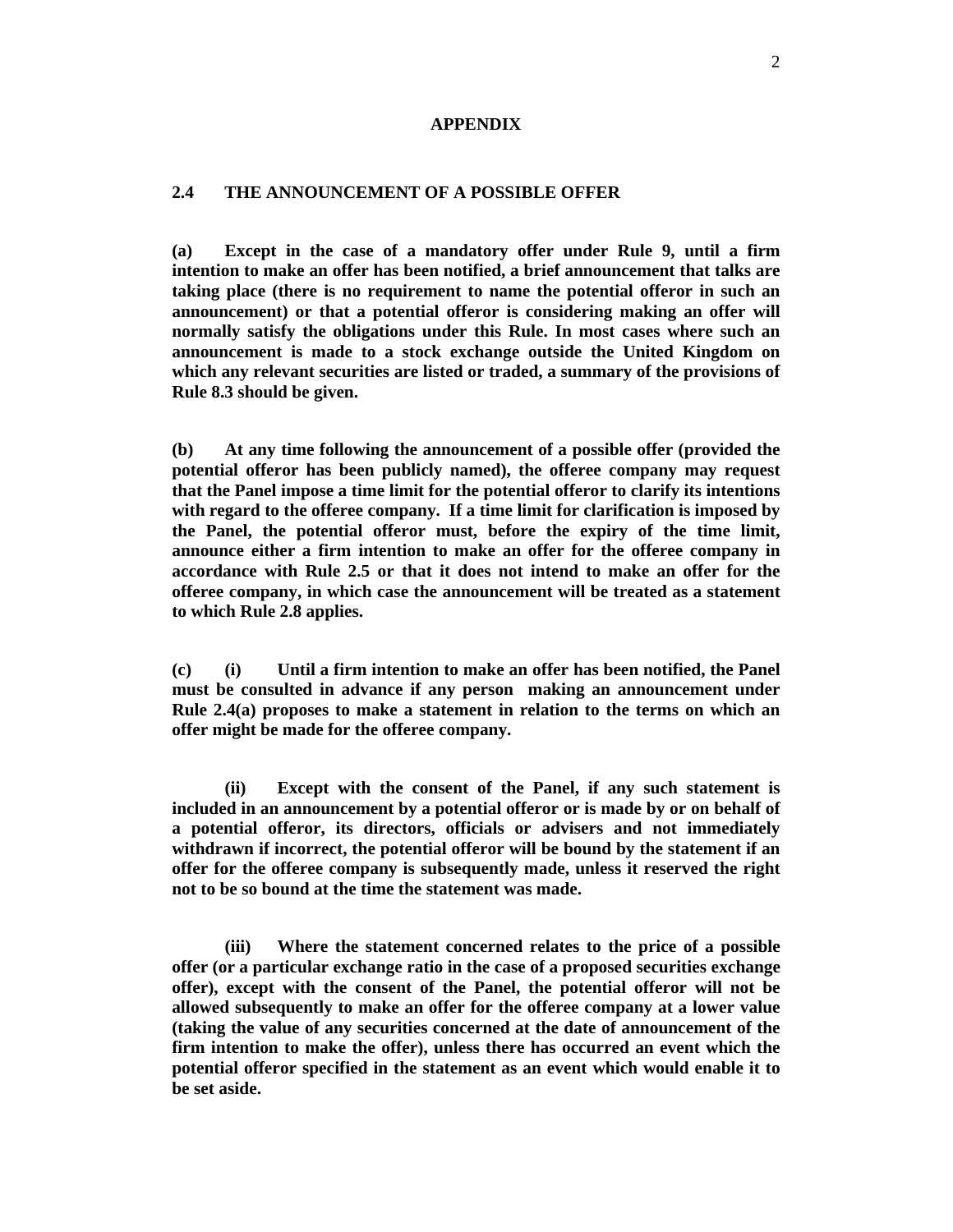**(d) Except with the consent of the Panel, the consequences of a statement to which Rule 2.4(c) applies will normally apply also to any person acting in concert with the potential offeror and to any person who is subsequently acting in concert with the potential offeror or such person.** 

## *NOTES ON RULE 2.4*

# *1. Pre-conditions*

*The Panel must be consulted in advance if a person proposes to include in an announcement any pre-condition to the making of an offer.* 

## *2. Announcement of a potential competing offer*

*The provisions of Rule 2.4(b) will not apply where an offer has already been announced by a third party and the potential offeror makes a statement that it is considering making a competing offer.* 

*See Note 1 on Rule 19.3.* 

#### *3. Period for clarification*

*The precise time limit imposed in any particular case under Rule 2.4(b) will be determined by reference to all the circumstances of the case and the Panel will endeavour to balance the potential damage to the business of the offeree company arising from the uncertainty caused by the potential offeror's interest against the disadvantage to its shareholders of losing the prospect of an offer.* 

#### *4. Extension of time limit*

*A time limit for a potential offeror to clarify its intentions imposed under Rule 2.4(b) may be extended only with the consent of the Panel. The Panel's consent will normally be granted if the board of the offeree company consents to the extension.* 

#### *5. Reservation of right to set statements aside*

*The first announcement in which a statement subject to Rule 2.4(c) is made must also contain prominent reference to any reservation (precise details of which must also be*  included in the announcement). Any subsequent mention by the offeror of the *statement must be accompanied by a reference to the reservation.* 

#### *6. Duration of restriction*

*The restrictions imposed by Rule 2.4(c) will normally apply throughout the period during which the offeree company is in an offer period and for a further three months thereafter.*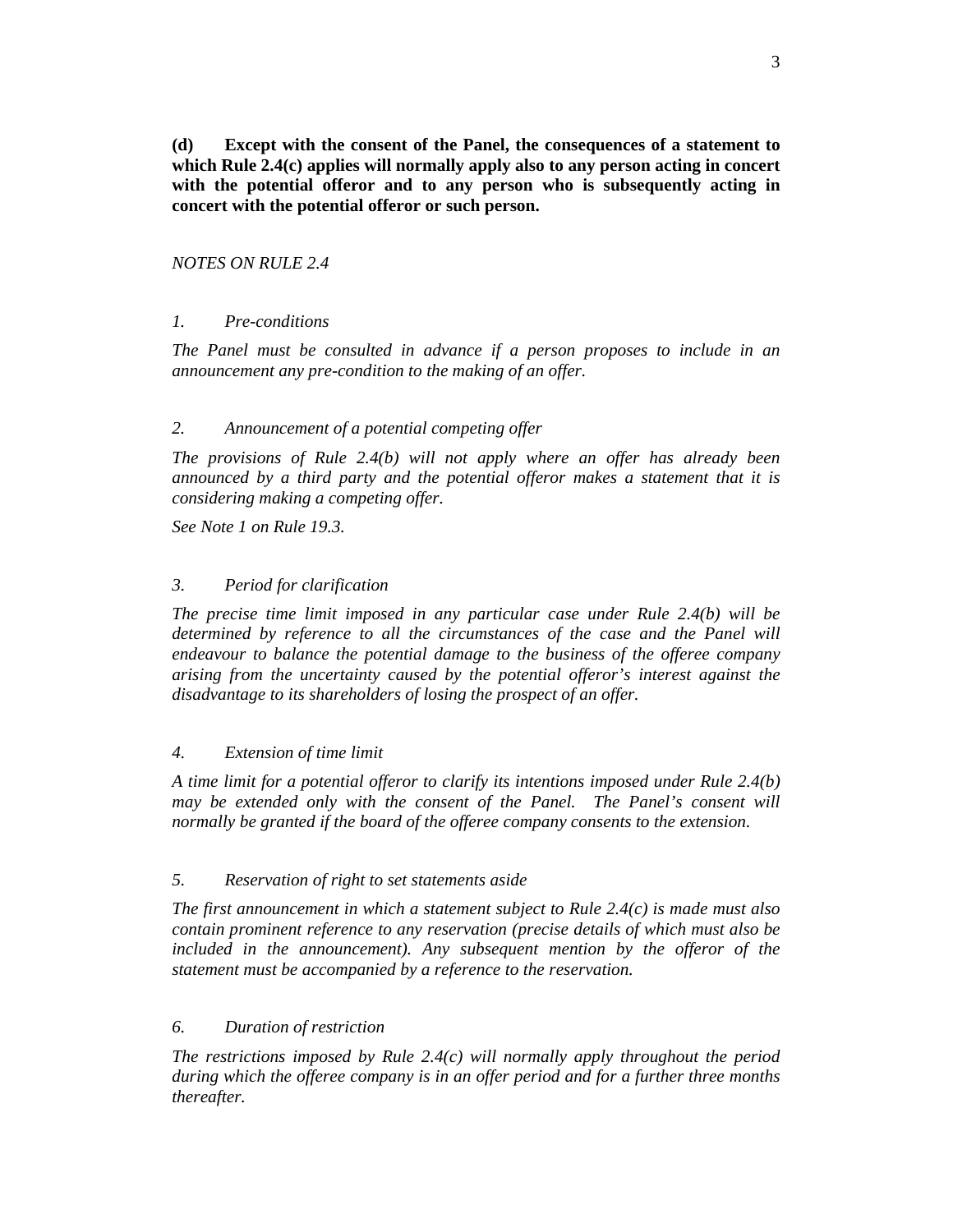#### *7. Statements by the offeree company*

*Any statement made by the offeree company in relation to the terms on which an offer might be made must also make clear whether or not it is being made with the agreement or approval of the potential offeror. Where the statement is made with the agreement or approval of the potential offeror, the statement will be treated as one to which Rule 2.4(c) applies in the same way as if it had been made by the potential offeror itself. Where it is not so made, the statement must also include a prominent warning to the effect that there can be no certainty that an offer will be made nor as to the terms on which any offer might be made.*

…

#### **Rule 2.8**

## **2.8 STATEMENTS OF INTENTION NOT TO MAKE AN OFFER**

**A person making a statement that he does not intend to make an offer for a company should make the statement as clear and unambiguous as possible. Except with the consent of the Panel, unless there is a material change of circumstances or there has occurred an event which the person specified in his statement as an event which would enable it to be set aside, neither the person making the statement, nor any person who acted in concert with him, nor any person who is subsequently acting in concert with either of them, may within six months from the date of the statement:** 

**(a) announce an offer or possible offer for the offeree company (including a partial offer which would result in the offeror holding shares carrying 30% or more of the voting rights of the offeree company);** 

**(b) acquire any shares of the offeree company if any such person would thereby become obliged under Rule 9 to make an offer;** 

**(c) acquire any shares of the offeree company or any rights over such shares if the shares and rights over shares held by any such person, together with any persons acting in concert with him, would in aggregate carry 30% or more of the voting rights of the offeree company;** 

**(d) make any statement which raises or confirms the possibility that an offer might be made for the offeree company; or**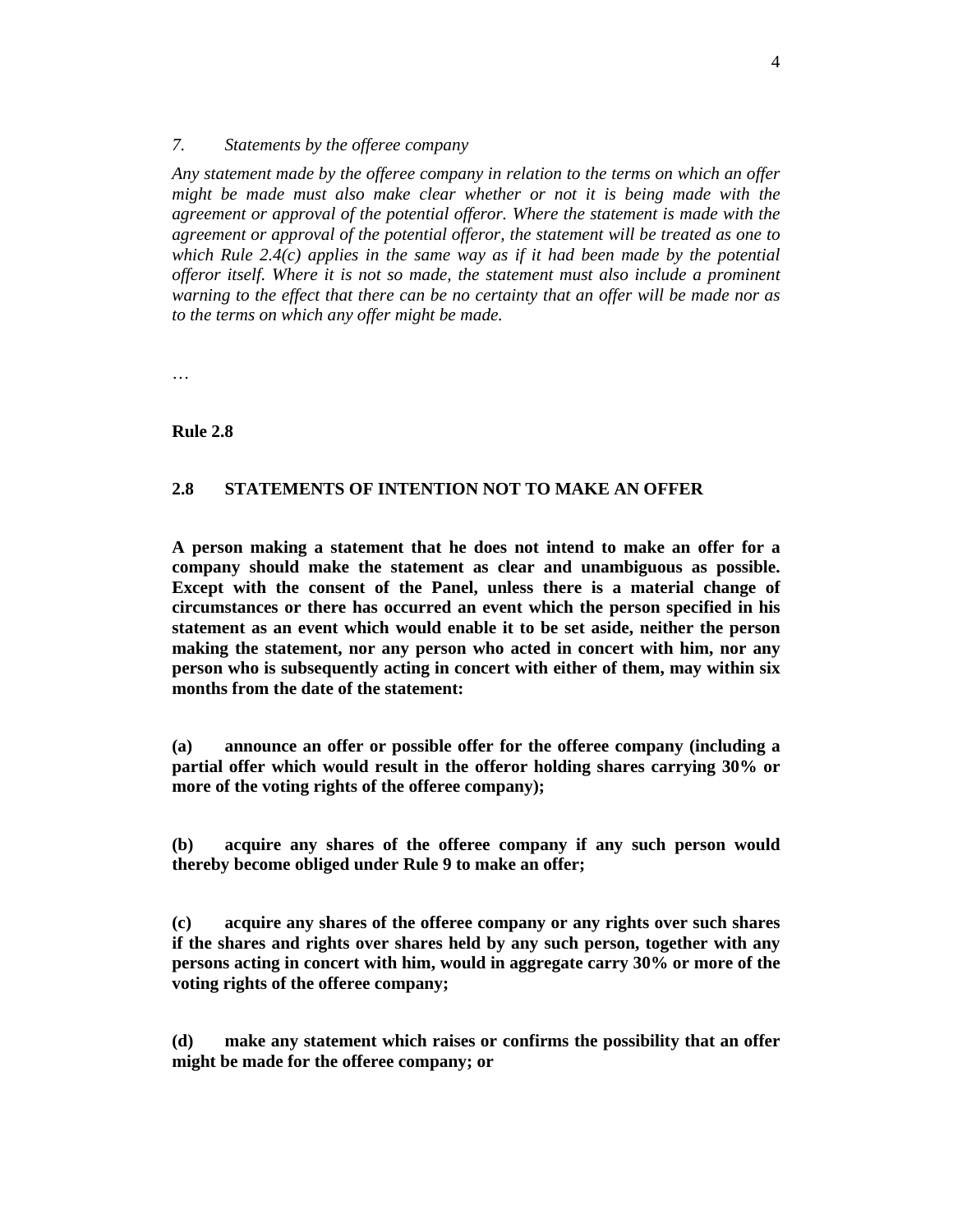**(e) take any steps in connection with a possible offer for the offeree company where knowledge of the possible offer might be extended outside those who need to know in the potential offeror and its immediate advisers.** 

**Failure to comply with this Rule may lead to the period of six months referred to above being extended.** 

*NOTES ON RULE 2.8* 

# *1. Prior consultation*

*Any person considering issuing such a statement should consult the Panel in advance, particularly if it is intended to include specific reservations to set aside the statement.* 

# *2. Rule 2.4(b)*

*Where a statement to which Rule 2.8 applies is made following a time limit being imposed under Rule 2.4(b), the only matters that a person will normally be permitted to specify in the statement as matters which would enable it to be set aside are:* 

*(a) the agreement or recommendation of the board of the offeree company;* 

*(b) the announcement of an offer by a third party for the offeree company; and* 

*(c) the announcement by the offeree company of a "whitewash" proposal (see Note 1 of the Notes on Dispensations from Rule 9) or of a reverse takeover (see Note 2 on Rule 3.2).* 

# *3. Concert parties*

*Where a statement to which Rule 2.8 applies is made otherwise than following a time limit being imposed under Rule 2.4(b), the restrictions imposed by Rule 2.8 will normally apply also to any person acting in concert with the person making the statement unless it is made clear in the statement, or at the time the statement is made, that any such person acting in concert is continuing to consider making an offer for the offeree company.* 

# *4. Media reports*

*When considering the application of this Rule, the Panel will take into account not only the statement itself but the manner of any subsequent public reporting of it.*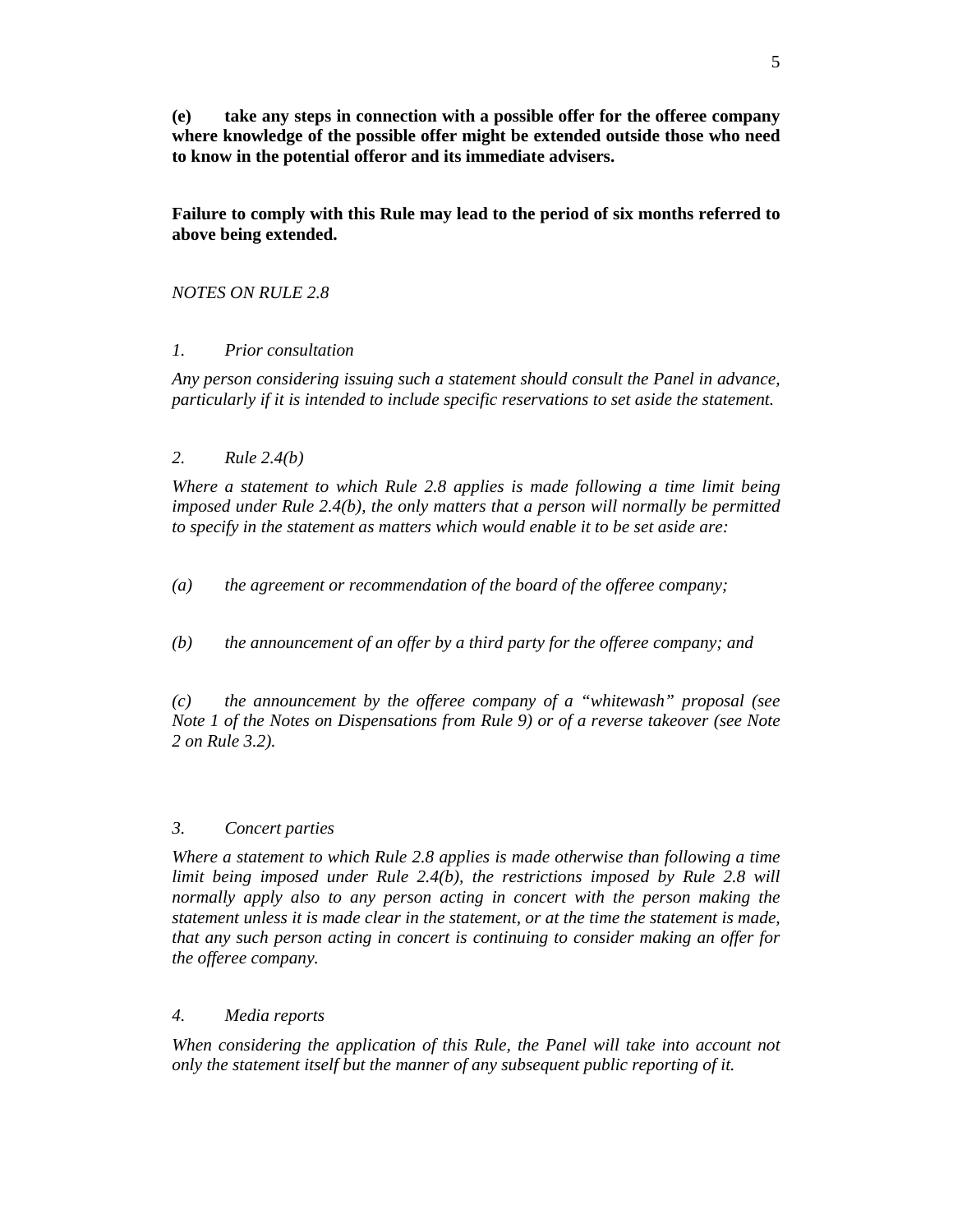*Advisers must therefore ensure that directors and officials of companies are warned that they must consider carefully the implications of Rule 2.8, particularly when giving interviews to, or taking part in discussions with, the media. It is very difficult after publication to alter an impression given or remark attributed to a particular person. Control of any possible abuse lies largely with the person being interviewed.*  In appropriate circumstances, the Panel will require a statement of retraction or *clarification.* 

…

**Rule 35.1** 

## **35.1 DELAY OF 12 MONTHS**

**Except with the consent of the Panel, where an offer has been announced or posted but has not become or been declared wholly unconditional and has been withdrawn or has lapsed, neither the offeror, nor any person who acted in concert with the offeror in the course of the original offer, nor any person who is subsequently acting in concert with any of them, may within 12 months from the date on which such offer is withdrawn or lapses either:—** 

**(a) announce an offer or possible offer for the offeree company (including a partial offer which could result in the offeror holding shares carrying 30% or more of the voting rights of the offeree company);** 

**(b) acquire any shares of the offeree company if the offeror or any such person would thereby become obliged under Rule 9 to make an offer;** 

**(c) acquire any shares of the offeree company or any rights over such shares if the shares and rights over shares held by any such person, together with persons acting in concert with him, would in aggregate carry 30% or more of the voting rights of the offeree company;** 

**(d) make any statement which raises or confirms the possibility that an offer might be made for the offeree company; or** 

**(e) take any steps in connection with a possible offer for the offeree company where knowledge of the possible offer might be extended outside those who need to know in the offeror and its immediate advisers.** 

*NOTE ON RULES 35.1 and 35.2*